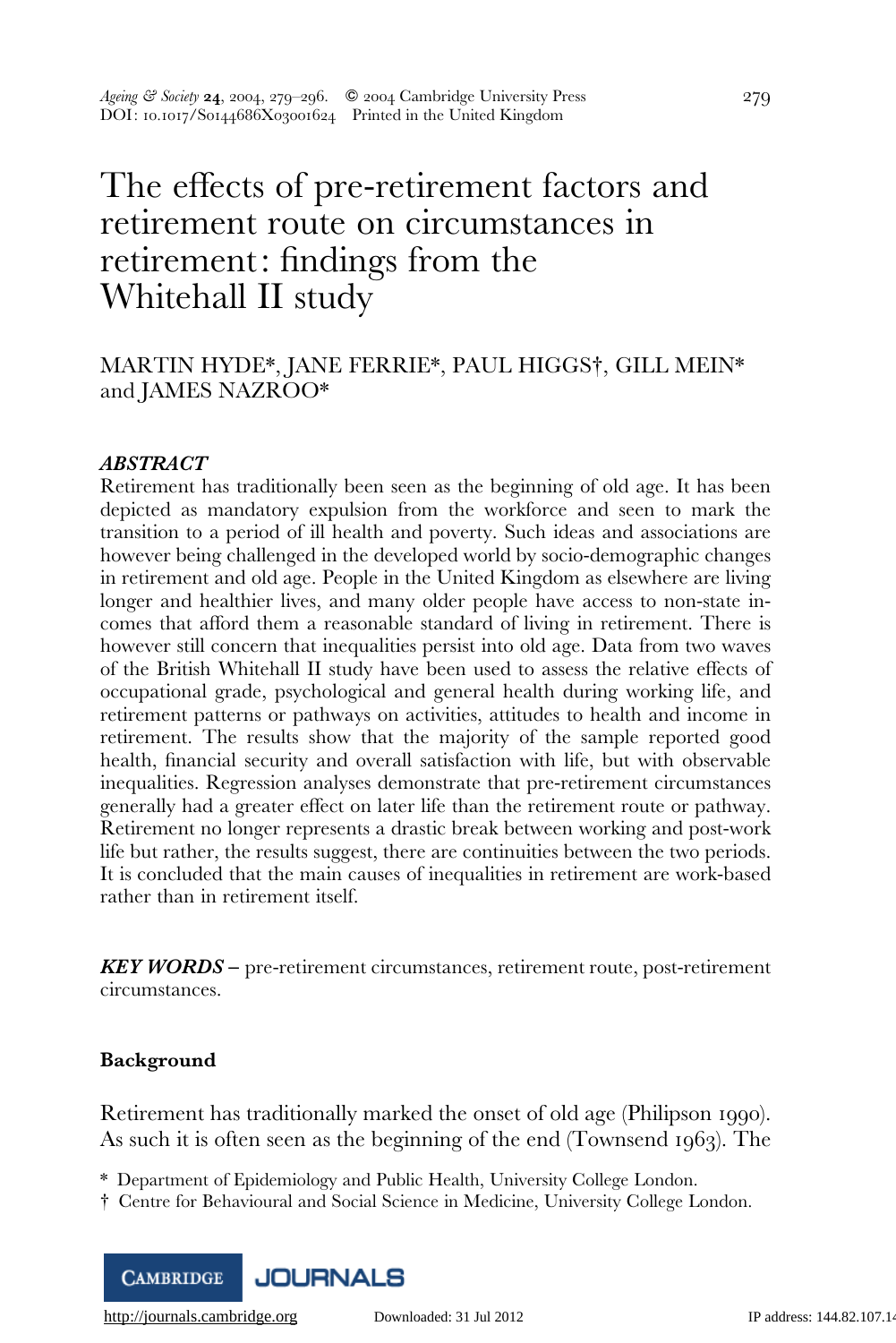(British) notion of an 'old age pensioner' illustrates how most people tacitly take the end of working life as synonymous with the end of social life (Cummings and Henry 1961; Townsend 1981; Walker 1981; Estes 2001). In the United Kingdom, however, and throughout the developed world, these associations are being transformed by complex and contradictory interactions between the changing demographic structure and the reorganisation of work in disorganised capitalism (Gilleard and Higgs 2000; Guillemard and Rein 1993; Lash and Urry 1987; Amin 1996; Taylor et al. 2000). On the one hand the population is getting older as people live longer, healthier lives (Hill *et al.* 1999; Scase and Scales 2000), but at the same time companies have been restructuring their workforces so that patterns of labour force exit have become more varied (Atkinson 1984; Henkens and Tazelaar 1994; Higgs et al. 2003). Older workers are often targeted for layoffs, sometimes with redundancy packages. Although some workers are able to find other employment, most 'bridge' the period between redundancy and becoming eligible for the state pension with various social security benefits. On the other hand, the increased availability of occupational and private pensions and early retirement incentive packages has given many people the option to retire early (Blundell et al. 2001). In the UK, however, access to and income from occupational pensions are differentiated by social class, gender, cohort and occupational position (Gilleard and Higgs 2000; Mein et al. 2000; Marmot and Nazroo 2001).

Not only have the ways in which people retire changed but also the ways of living in retirement are being radically transformed. Indeed, the experience and image of old age as a whole is changing. Many theories of ageing and older age have focused on the negative aspects of growing older, such as ill health and poverty (Coleman and Bond 1990; Gilleard and Higgs 2000; Higgs 1999; Phillipson 1998). While there is no doubt that certain groups of older people suffer from poor health and poor financial status or both, it is not true that all older people are poor and sick. The people who are retiring today do not have the same characteristics as those who retired 20 or 30 years ago. Retirement is no longer the mass, forced expulsion from working life, and today's retirees, especially the newly retired, are on average wealthier and healthier than their predecessors. Access to non-state incomes has given some older people a comfortable income in retirement (Department of Work and Pensions 2000). The percentage of pensioner families in the lowest household income quintile has fallen from roughly 50 per cent in 1979 to just over 20 per cent in 1997 (Hill et al. 1999). The image of old age as a period of physical decay and decrepitude is also being questioned (Kirkwood 2002). Despite increasing concerns about the burden of ill health that may result from an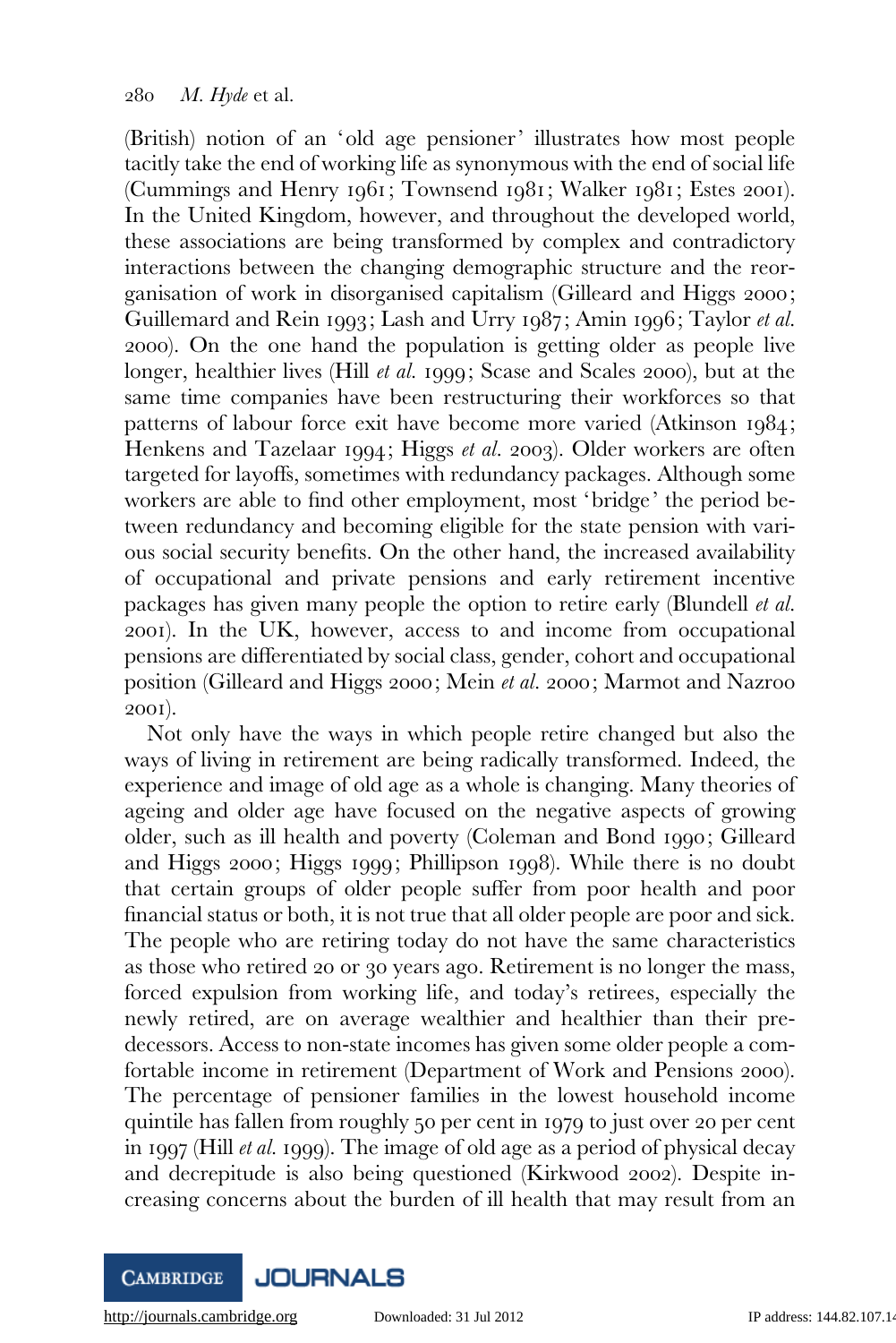ageing population, the evidence seems to point in the opposite direction. For example in 1980 a 65-year-old man could expect 11.6 years of disability-free life; in 1994 this had increased to 13.5 years in the UK. Even amongst the oldest old, improvements are being achieved. A woman aged 85 years in 1980 was expected to have another 2.7 years of disability-free life: in 1994 this had increased to 4.0 years (Hill et al. 1999: Table 4.1).

Increasingly, writers point to the changing forms and diversity of older people's activities as evidence of an emergent 'third age' (Burnett 1991; Laslett 1996; Gilleard and Higgs 2000). The most well-known British advocate and analyst of this lifecourse stage was Peter Laslett. In A Fresh Map  $of Life$ , he argued that older age should no longer be seen as a residual stage of the lifecourse whose members are preoccupied with decrepitude and death. Instead, he argued that because people are living longer and healthier lives with more disposable retirement income, older age should be seen as the 'crown of life' in which people are free to develop themselves and their interests (Laslett 1996). Instead of being a time to withdraw from social life, retirement can often be an opportunity to engage in various leisure and personal activities (Evenson et al. 2002). The growth of the Universities of the Third Age and the increasing numbers of retired people taking foreign holidays (Burnett 1991) are often cited as evidence. Far from being the end of productive lives, retirement can create time and space for older people to engage in various activities that contribute to the overall wellbeing of their community and of society (Hinterlong, Morrow-Howell and Sherraden 2001). Although these ideas have been criticised for privileging the agency of some groups of older people and ignoring the structural constraints that afflict others, they are corrective of the popular stereotype of older people as dependent and inactive (Bury 1995; Midwinter 1992; Scheidt, Humphreys and Yorgason 1999). Developing Laslett's ideas, Gilleard and Higgs (2002) argued that the third age is a cultural, not a personal, phenomenon that arises from the historically unique life trajectory of the current retiring cohort. The combination of increased healthy old age, non-state pensions and a particular life trajectory have created a set of expectations about retirement: new roles are opening up for older people, but the ability to participate in this culture and to adopt these new roles varies by social position.

As in most sectors, retirement from the civil service over recent decades has taken place alongside a steadily decreasing workforce. Privatisation of many of the functions of civil service departments has reduced the numbers of older and younger workers, and increased job insecurity and health inequalities in the workforce (Ferrie et al. 1998, 2003). As Figure 1 shows, the periods of high transfers to the private sector generally corresponded with relatively numerous voluntary early retirements. It is important to note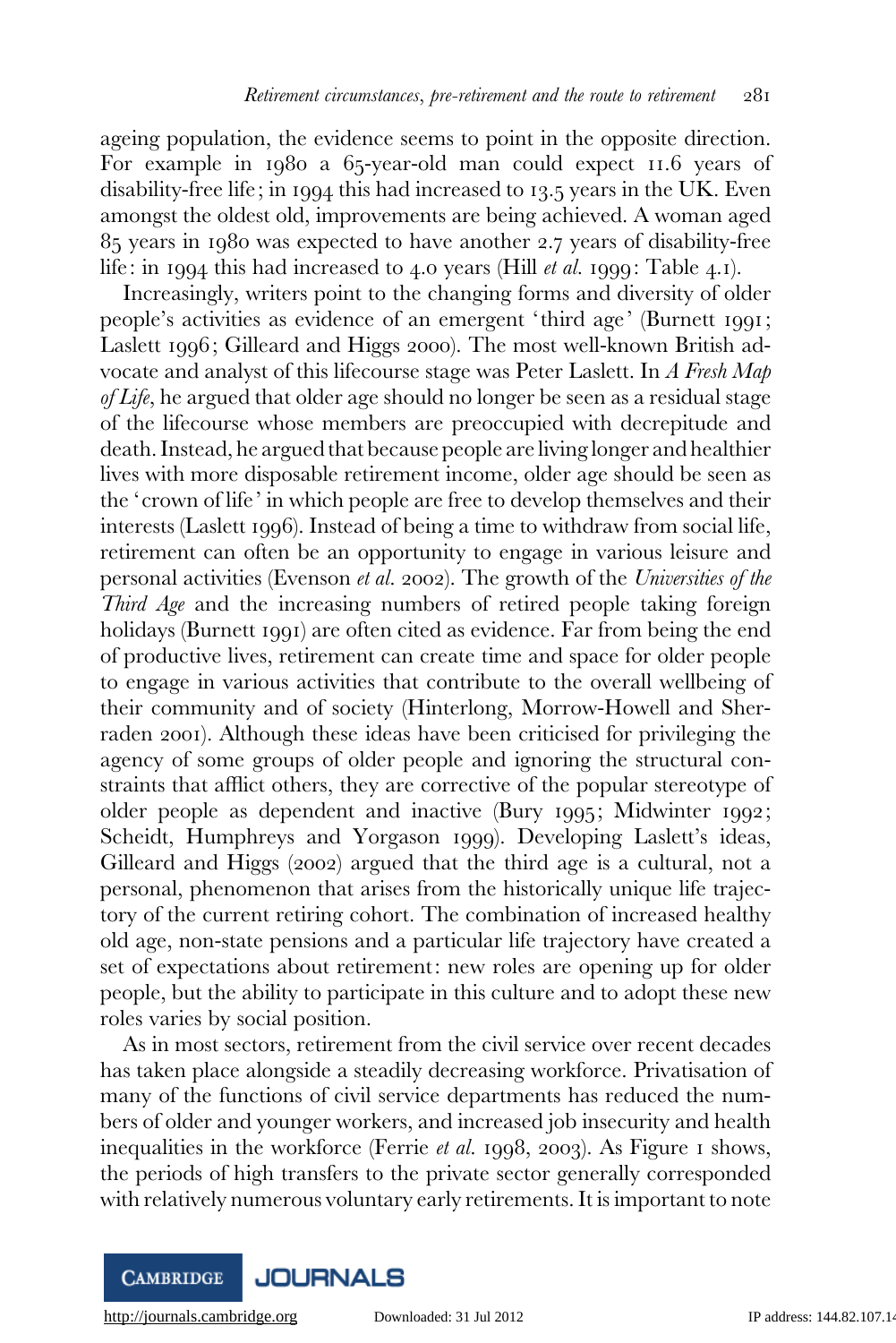

*Source*: Civil Service Statistics 1998, Table 7, p. 45.

Figure 1. Numbers of leavers from the UK civil service during the 1990s by selected route (non industrial staff).

that the increase in early labour-market exit has not been a secular trend but rather contingent on several political and economic changes. The 'choice' of early retirement in these conditions might express a desire not to be transferred to the private sector. In a parallel qualitative study, Higgs et al. (2003) found that several respondents cited organisational change as a prime reason for their early retirement from the civil service. Since 1998 there has been a fall in the number of civil servants taking voluntary early retirement. As rates decline, the motivations for taking voluntary early retirement and the groups who take voluntary early retirement may change, which might lead to different effects on post-retirement circumstances.

### The retirement study

This paper has three purposes: to detail the characteristics of our sample of retired civil servants; to examine the effects of different routes of labour

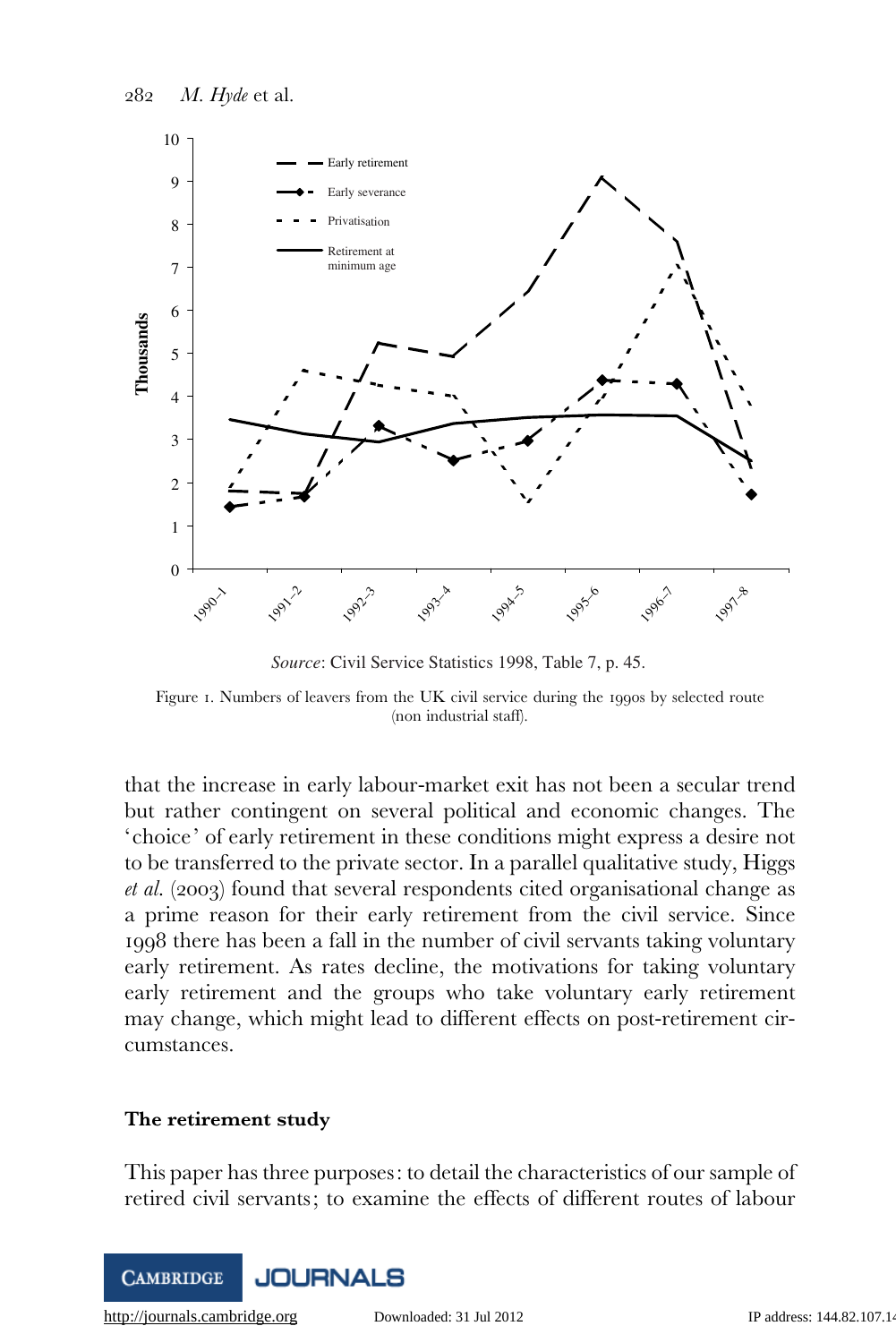|                               | Number | Mean age<br>(years) |  |
|-------------------------------|--------|---------------------|--|
| Retirement at 60 years of age | 941    | 64.1                |  |
| Voluntary early retirement    | 1586   | 59.0                |  |
| Retirement on health grounds  | 449    | 58.4                |  |
| Voluntary redundancy          | 426    | 54.8                |  |
| Total                         | 3,402  | 59.8                |  |

T ABLE 1. Numbers who took different routes out of the civil service and mean ages at Phase  $5 (1998-9)$ 

market exit and working status before retirement on the health, social life and financial status of retirees; and to examine the effects of health before retirement, occupational grade and gender on the health, social life and financial status of retirees. The data have been drawn from the Whitehall II study of civil servants which was set up in 1985 (Phase 1) to investigate the degree and causes of health inequalities amongst a working white-collar population.

# The sample

All working civil servants aged 35–55 years in 20 London-based departments were sent an introductory letter and an initial screening questionnaire. There were 10,308 Phase 1 respondents, 73 per cent of the selected sample.<sup>1</sup> Those who agreed to take part and were eligible completed a questionnaire and were given a medical examination which included health measures such as blood pressure and blood cholesterol. At Phase 5 (1998–9), the respondents were sent a questionnaire (identical to that used at Phase 3: 1991–3) and received a repeat medical examination. Most of the original sample had by then retired and their characteristics can be searched for predictors of retirement (Mein *et al.* 2000) and to explore different ideal types of retirement (Higgs et al. 2003). The data used for the analyses reported in this paper were collected at Phase 5, which had a sample of 7,830, of whom 4,258 no longer worked for the civil service, although not all were retired. They were asked by which route they had left the civil service. The sample therefore comprises people who retired at 60 years of age (the mandatory civil service retirement age), with people who took voluntary early retirement or retired on health grounds and accepted voluntary redundancy. The final sample size was 3,402 with a mean age of 59.8 years (standard deviation 5.1 years). Table 1 gives the number of people in each group and their mean ages.

#### **CAMBRIDGE JOURNALS**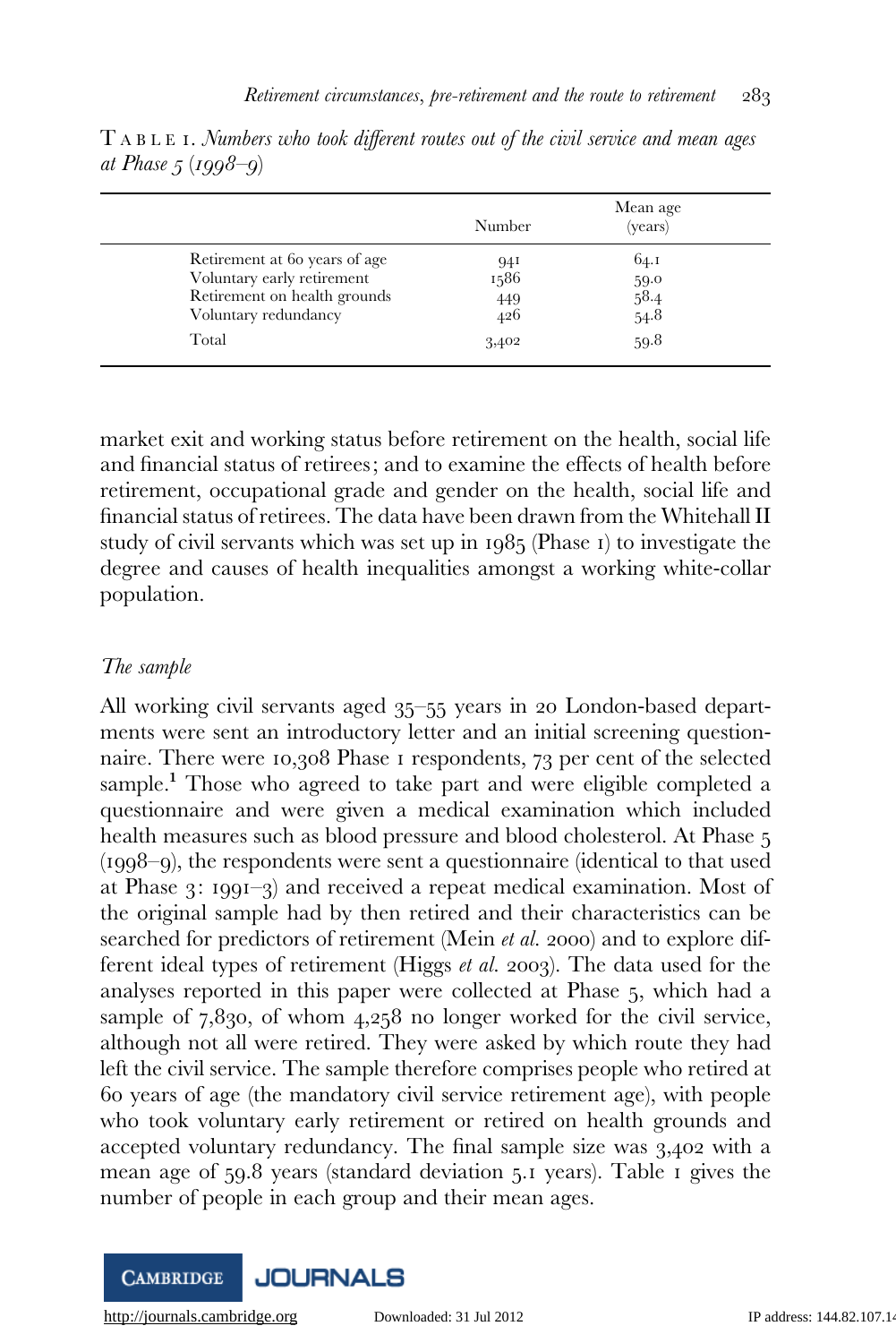# Definitions of variables

Several health, wealth and social variables were chosen as measures of post-retirement circumstances. Physical health was measured using the Activities of Daily Living (ADL) scale (Katz et al. 1963). Scores on these items were summed to create a continuous scale (a high score indicating good physical health). Psychological health was measured using the General Health Questionnaire (GHQ 30) (Banks 1983). Scores on these items were summed to create a continuous variable (a high score indicating poor mental health). Financial status was measured using annual personal income and the self-estimated value of household assets. Each of these was used as a continuous variable. The Phase 5 questionnaire contained a special section on retirement and pre-retirement, with nine questions on people's attitudes and others on activities in retirement. The nine attitude scores were recoded and summed to create a continuous scale ('o' indicates pessimism about retirement and  $q$  optimism).<sup>2</sup> The respondents were asked if in their spare time they pursued 13 activities, such as taking an educational course, going to the cinema, and do-it-yourself home improvements. Scores for these items were summed to create a continuous variable ('0' indicating that they did none).

Measures of pre-retirement circumstances and retirement pathways were taken from the Phase 3/5 questionnaire. Last-known occupational grade was allocated to one of three groups: high (positions such as permanent secretary and principal medical officer), middle  $(e.g.,$  patent examiner and architect), and low (e.g. office assistant and messenger). Dummy variables were created both for the different retirement pathways and for last-known grade. The self-rated GHQ question at Phase 3 was used as a measure of physical health before retirement. This was transformed into a binary variable with 'better' (combining 'excellent' and 'very good') and 'worse' (combining 'good', 'poor' and 'very poor') classes, and was used as a dummy variable. The GHQ-30 score at Phase 3 was also used to control for the influence of earlier psychological health status on circumstances in retirement. Age and sex were included.

Three multiple linear regression models were calibrated to examine the relative influence of pre-retirement circumstances and retirement patterns on circumstances in retirement. Model 1 solely comprised the different retirement pathways, whereas health before retirement, sex and age were added in the second model, and last-known occupational grade was introduced into the third model. The successive models explored the relative causal effects of demographic characteristics, pre-retirement circumstances and retirement pattern on post-retirement circumstances. The standardised beta coefficients are reported.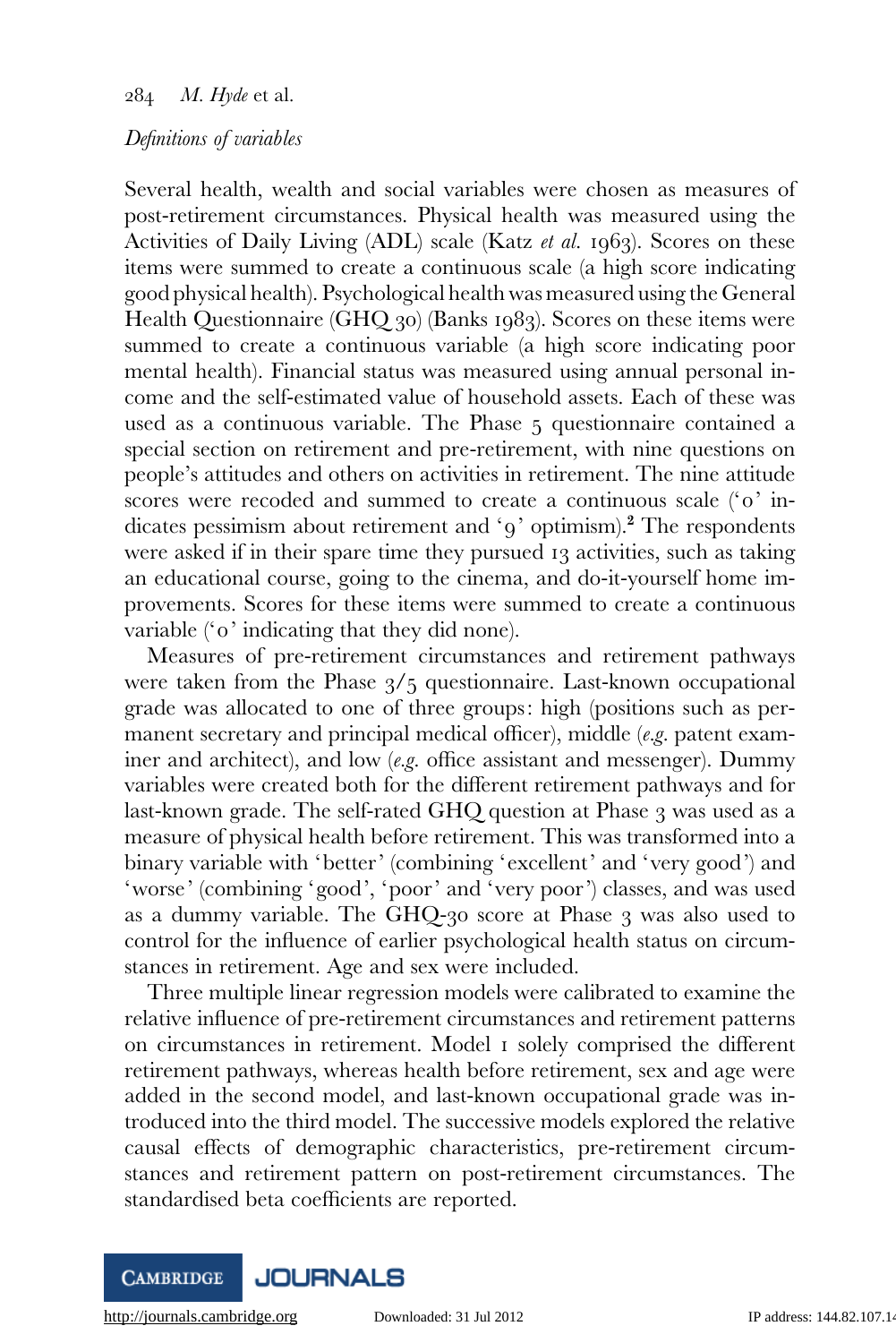| Personal annual income $(f_k)$<br>26.8 |
|----------------------------------------|
|                                        |
| 25.5                                   |
| 16.9                                   |
|                                        |
| 12.8                                   |
| 10.8                                   |
| 4.I                                    |
| 3.2                                    |
|                                        |
| 1.9                                    |
| Moderately dissatisfied<br>$3.6\,$     |
| 6.6                                    |
| No feelings either way<br>3.2          |
| 4.9                                    |
| 46.3                                   |
| 33.2                                   |
|                                        |
|                                        |
|                                        |
|                                        |
|                                        |
|                                        |
|                                        |
|                                        |

T ABLE 2. Selected characteristics of the sample

Note: 67.9 per cent of the sample were men, and 32.1 per cent were women.

### Results

#### Characteristics of the sample

Table 2 shows that men outnumbered women by around two-to-one in the sample. The marital status of the sample was similar to that of the general population aged  $50-69$  years in Great Britain (Hill *et al.* 1999). The overwhelming majority (77%) of the sample and the age group were married or cohabiting. Around 85 per cent of the respondents reported being satisfied with their lives, and the majority reported excellent (12%), very good  $(38.1\%)$  or good  $(35.6\%)$  health, and very few  $(2.2\%)$  poor health. Just over a quarter of the sample had a personal annual income of under  $\angle{0.999}$ , and around one half received under  $\angle{14.999}$  a year. Eighteen per cent received more than  $\sqrt{25,000}$  a year (including 3.5%) who received over  $\mathcal{L}_{50,000}$ . The overwhelming majority of the sample  $(67.8\%)$  estimated their assets to be between  $\angle$ 100,000 and half-a-million pounds. Over 90 per cent of the sample reported feeling financially secure. Table 3 cross-tabulates last-known grade with sex and retirement pattern. Those from the highest grade were much more likely to take early

#### **CAMBRIDGE JOURNALS**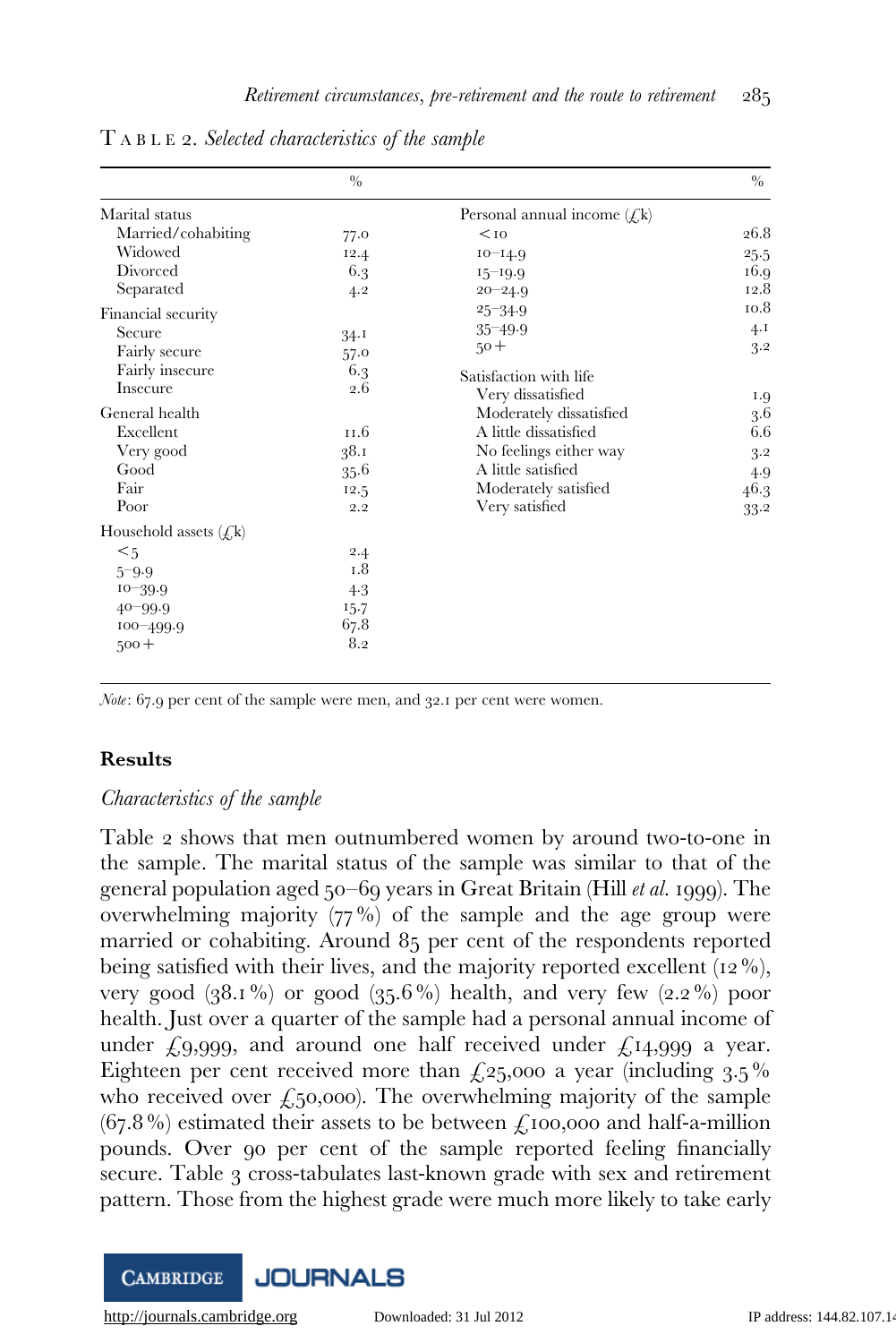|                              | Civil service grade <sup>1</sup> |      |        |      | Sex of respondent <sup>2</sup> |               |      |               |       |               |
|------------------------------|----------------------------------|------|--------|------|--------------------------------|---------------|------|---------------|-------|---------------|
|                              | Highest                          |      | Middle |      | Lowest                         |               | Men  |               | Women |               |
|                              | N                                | $\%$ | N      | $\%$ | N                              | $\frac{0}{0}$ | N    | $\frac{0}{0}$ | N     | $\frac{0}{0}$ |
| Retirement at 60             | 359                              | 25.8 | 389    | 26.3 | 185                            | 35.9          | 603  | 26.2          | 338   | 30.7          |
| Voluntary early retirement   | 728                              | 52.3 | 690    | 46.7 | 162                            | 31.5          | 1133 | 49.2          | 453   | 41.2          |
| Retirement on health grounds | 95                               | 6.8  | 211    | 14.3 | 140                            | 27.2          | 245  | 10.6          | 204   | 18.6          |
| Voluntary redundancy         | 210                              | 15.1 | 187    | 12.7 | 28                             | $5-4$         | 32I  | 13.9          | 105   | 9.6           |
| Total                        | 1392                             | 100  | 1477   | 100  | 515                            | 100           | 2302 | 100           | 1100  | 100           |

T ABLE 3. Retirement pathways by former civil service grade and sex

Significance levels: 1.  $p = \langle 0.001 \rangle$  (6 degrees of freedom). 2.  $p = \langle 0.001 \rangle$  (3 degrees of freedom).

retirement, whilst those from the lowest grade the least likely. This pattern was reversed among those who retired on health grounds. Almost onethird of the lowest grade retired due to poor health, compared to seven and 14 per cent respectively of the top and middle grades. Chi-squared analysis revealed a significant relation between grade and retirement pattern ( $p < 0.001$ ). Men were slightly less likely to retire at 60 years of age  $(27%)$  or because of ill health (11%) than women  $(30%$  and 18% respectively), but women were slightly less likely to take early retirement (41%) or compulsory retirement (10%) than men  $(49\%$  and  $14\%$  respectively). There was a significant relation between sex and retirement pattern  $(p < 0.001)$ .

# Attitude to retirement and activities in retirement

Table 4 shows the results of three regression models for both 'attitudes to retirement' and 'retirement activities'. In both cases, model 1 examines the influence of only the retirement pattern, model 2 adds health, age and sex, while model 3 adds the civil service grade. Both voluntary early retirement and retiring on health grounds had a significant effect on attitudes to retirement (positively and negatively respectively). When health before retirement was included, however, the effect of retiring on health grounds was no longer significant. Occupational grade before retirement had no significant effect on attitudes to retirement.

Turning to the associations with the number of retirement activities, in model 1 voluntary early retirement had a significant positive effect and retiring on health grounds had a significant negative effect. In model 2, however, voluntary early retirement had none, although better general health before retirement and being male both had significant positive effects, whilst psychological distress before retirement had a strong negative effect. Retiring on health grounds retained a significant, albeit smaller,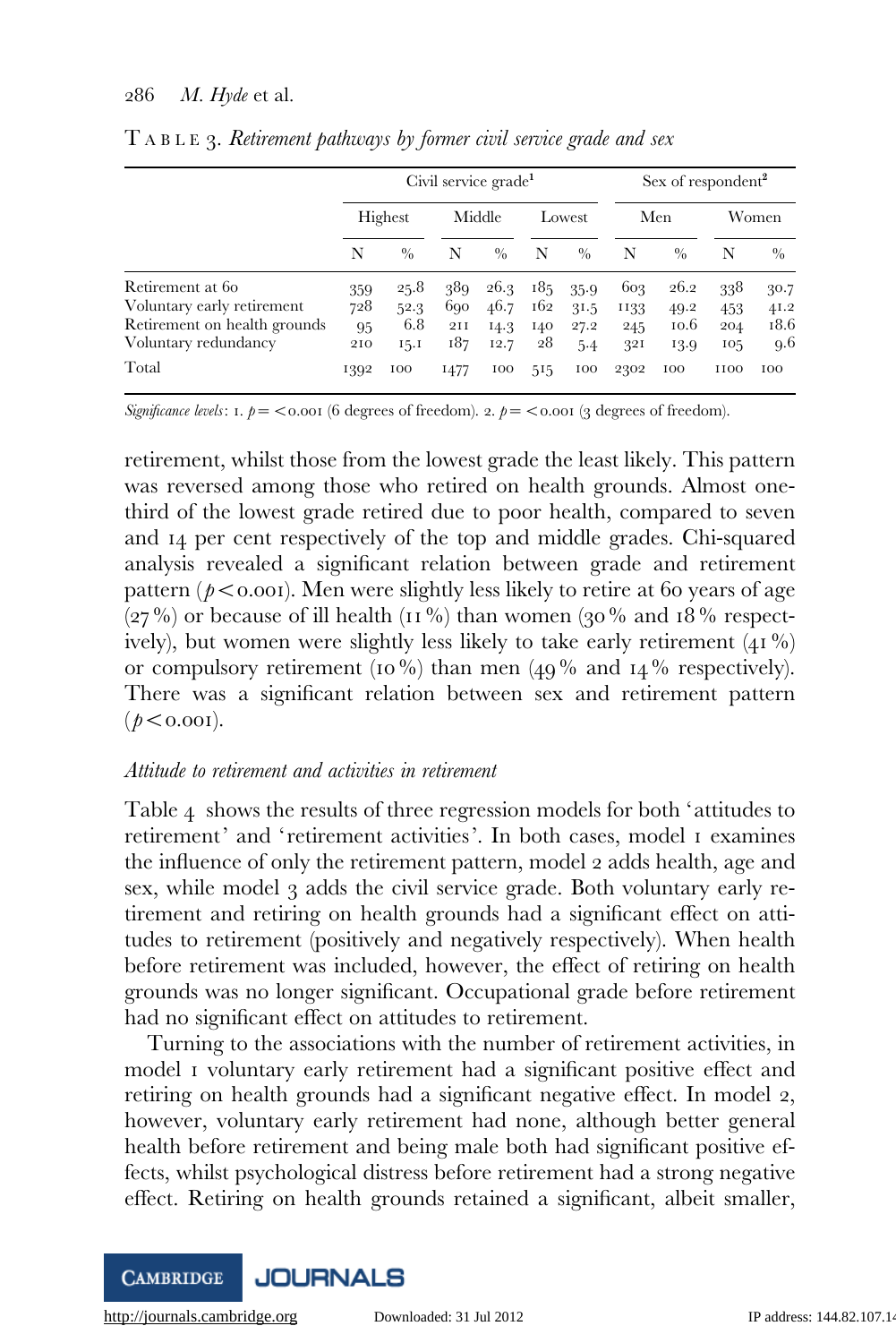|                                                                                                      |         | Attitude to retirement |                                                                                             | Participation in activities<br>β |                        |                          |  |
|------------------------------------------------------------------------------------------------------|---------|------------------------|---------------------------------------------------------------------------------------------|----------------------------------|------------------------|--------------------------|--|
|                                                                                                      |         | β                      |                                                                                             |                                  |                        |                          |  |
|                                                                                                      | Model 1 | Model 2                | Model 3                                                                                     |                                  | Model 1 Model 2        | Model 3                  |  |
| Retirement pattern<br>Retired at 60 years<br>Voluntary early retirement<br>Retired on health grounds |         |                        | $0.057^*$ $0.055^*$ $0.055^*$ $0.055^*$ $0.041$<br>$-0.102$ <sup>**</sup> $-0.024$ $-0.023$ |                                  | $-0.137***$ $-0.096**$ | 0.018<br>$-0.080*$       |  |
| Voluntary redundancy                                                                                 |         | 0.033 0.030            |                                                                                             | $0.030$ $0.032$                  | 0.018                  | $-0.006$                 |  |
| Health<br>Worse general health at<br>Phase 3<br>Better general health at                             |         |                        | $0.081***$ $0.080**$                                                                        |                                  |                        | $0.059^*$ 0.037          |  |
| Phase 3<br>GHQ at Phase 3                                                                            |         |                        | $-0.243***$ $-0.243**$                                                                      |                                  | $-0.057^*$ $-0.054^*$  |                          |  |
| Age                                                                                                  |         | $-0.024 - 0.024$       |                                                                                             |                                  | $-0.016$               | $-0.010$                 |  |
| <b>Sex</b><br>Female<br>Male                                                                         |         | 0.014                  | 0.013                                                                                       |                                  | $0.185***$             | $0.043*$                 |  |
| <b>Status</b><br>Highest grade<br>Middle grade<br>Lowest grade                                       |         |                        | 0.003<br>$-0.004$                                                                           |                                  |                        | $-0.208**$<br>$-0.330**$ |  |
| Explained variance $(R^2)$                                                                           | 0.019   | 0.090                  | 0.090                                                                                       | 0.028                            | 0.072                  | 0.153                    |  |

T ABLE 4. Regression models for 'attitude to retirement' and 'participation in activities'

Significance levels: \*  $p = \langle 0.005, ** p = \langle 0.001,$ 

effect even when these health measures were included. Model 3 shows that coming from the lower grades also had a significant negative effect on the number of retirement activities. The grade also appears to account for some of the effect of self-rated health before retirement, for its effect was insignificant in the model 3. The overall explained variance  $(R^2)$  of the two final models was quite small, at nine per cent for attitudes to retirement and 15 per cent for retirement activities.

# Physical and mental health

Table 5 shows the results of the three regression models for physical and mental health in retirement. In the first model all the retirement patterns had a significant effect on physical health. Voluntary early retirement and voluntary redundancy had a positive effect whilst retiring on health grounds had a negative effect. With the inclusion of pre-retirement health and demographic variables in the second model, the influence of voluntary redundancy became insignificant. Better general health and good

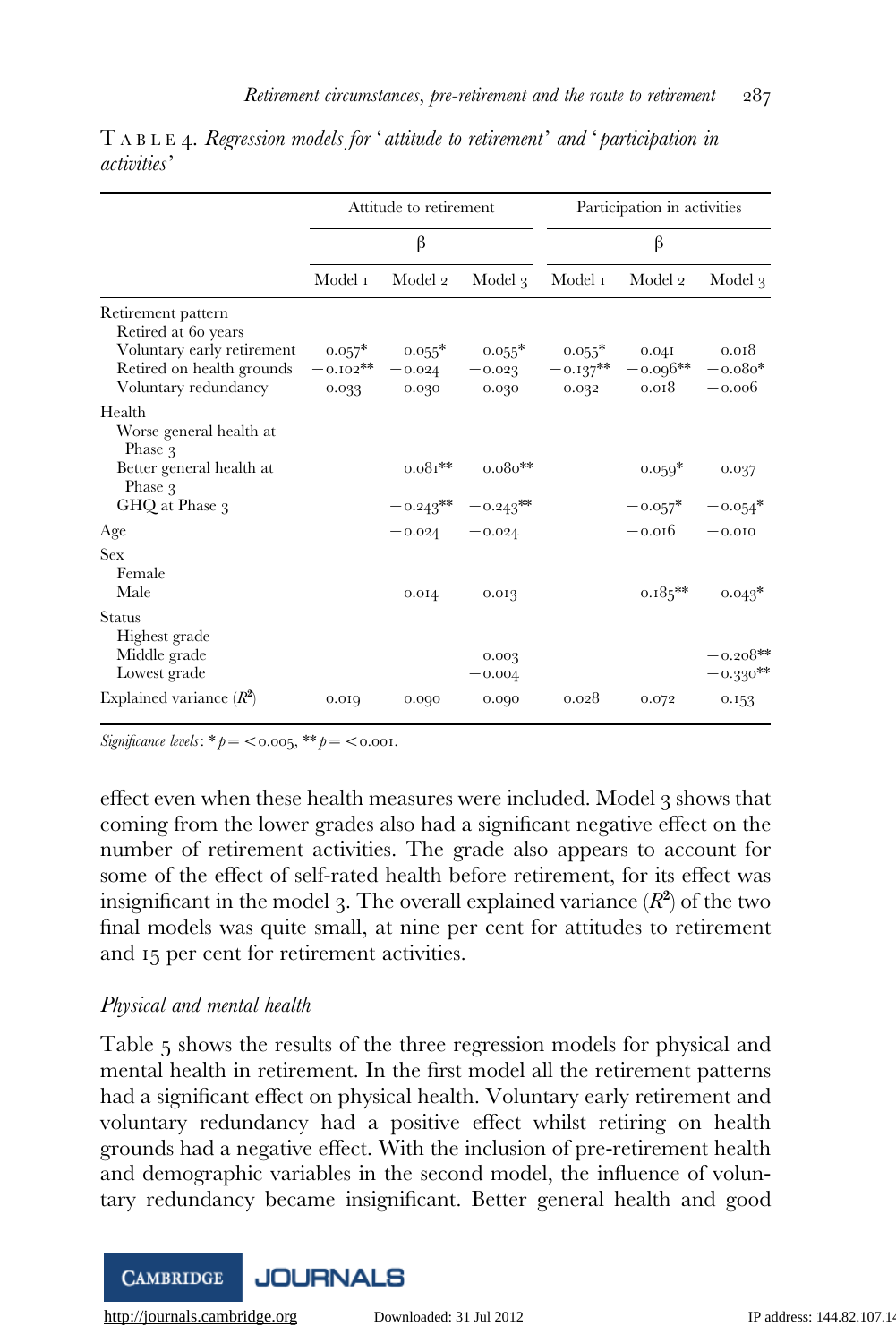#### 288  $M.$  Hyde et al.

|                                                                                                                                                        |         | ADL at Phase 5                                                                     |                                             | GHQ at Phase 5<br>$\beta$ |                                                                  |                         |  |
|--------------------------------------------------------------------------------------------------------------------------------------------------------|---------|------------------------------------------------------------------------------------|---------------------------------------------|---------------------------|------------------------------------------------------------------|-------------------------|--|
|                                                                                                                                                        |         | β                                                                                  |                                             |                           |                                                                  |                         |  |
|                                                                                                                                                        | Model 1 | Model 2                                                                            |                                             |                           | Model 3 Model 1 Model 2                                          | Model 3                 |  |
| Retirement pattern<br>Retired at 60<br>Voluntary early retirement<br>Retired on health grounds<br>Voluntary redundancy o.105 <sup>**</sup> 0.017 0.008 |         | $0.123$ <sup>**</sup> $0.045$ <sup>*</sup> $0.034$<br>$-0.306** -0.248** -0.238**$ |                                             | 0.007                     | $-0.010$<br>$0.243^{**}$ $0.117^{**}$<br>$0.036$ $0.014$ $0.018$ | $-0.005$<br>$0.112**$   |  |
| Health<br>Worse general health at<br>Phase 3<br>Better general health at<br>Phase 3                                                                    |         |                                                                                    | $0.203$ <sup>**</sup> $0.192$ <sup>**</sup> |                           |                                                                  | $-0.085***$ $-0.079***$ |  |
| GHQ at Phase 3                                                                                                                                         |         |                                                                                    | $-0.093***$ $-0.092***$                     |                           | $0.401$ **                                                       | $0.400$ **              |  |
| Age                                                                                                                                                    |         | $-0.133^{**}$ $-0.126^{**}$                                                        |                                             |                           | 0.004                                                            | 0.000                   |  |
| <b>Sex</b><br>Female<br>Male                                                                                                                           |         |                                                                                    | $0.253***$ $0.185***$                       |                           | $-0.087***$ $-0.055*$                                            |                         |  |
| <b>Status</b><br>Highest grade<br>Middle grade<br>Lowest grade                                                                                         |         |                                                                                    | $-0.060**$<br>$-0.161**$                    |                           |                                                                  | 0.028<br>$0.075***$     |  |
| Explained variance $(R^2)$                                                                                                                             | 0.145   | 0.277                                                                              | 0.294                                       | 0.057                     | 0.245                                                            | 0.248                   |  |

### T ABLE 5. Regression models for physical and mental health

Significance levels: \*  $p = \langle 0.005, \cdot \cdot \cdot \rangle p = \langle 0.001, \cdot \cdot \rangle p = \langle 0.001, \cdot \cdot \rangle p = \langle 0.001, \cdot \cdot \rangle p = \langle 0.001, \cdot \cdot \rangle p = \langle 0.001, \cdot \cdot \rangle p = \langle 0.001, \cdot \cdot \rangle p = \langle 0.001, \cdot \cdot \rangle p = \langle 0.001, \cdot \cdot \rangle p = \langle 0.001, \cdot \cdot \rangle p = \langle 0.001, \cdot \cdot \rangle p = \langle 0.0$ 

mental health before retirement as well as being male had positive effects on physical health in retirement, whilst being older had a negative effect. These effects were relatively unchanged with the inclusion of grade in the third model, in which the effect of voluntary early retirement diminished and became insignificant. The third model also shows that coming from the lower grades had a significant negative effect on physical health in retirement. Retiring on health grounds was the only retirement pattern that had a significant effect on mental health in retirement. It retained its significance despite the inclusion of health before retirement, although the strength of the effect more than halved. Unsurprisingly, mental health before retirement had the strongest and most robust effect, and lost hardly any strength in the third model with the introduction of grade. Better general health before retirement and being male also had positive effects on mental health in retirement, whilst coming from the lowest grade had a negative effect. The third model explained 29 and 25 per cent respectively of the variance  $(R^2)$  in physical and psychological health after retirement.

**JOURNALS CAMBRIDGE**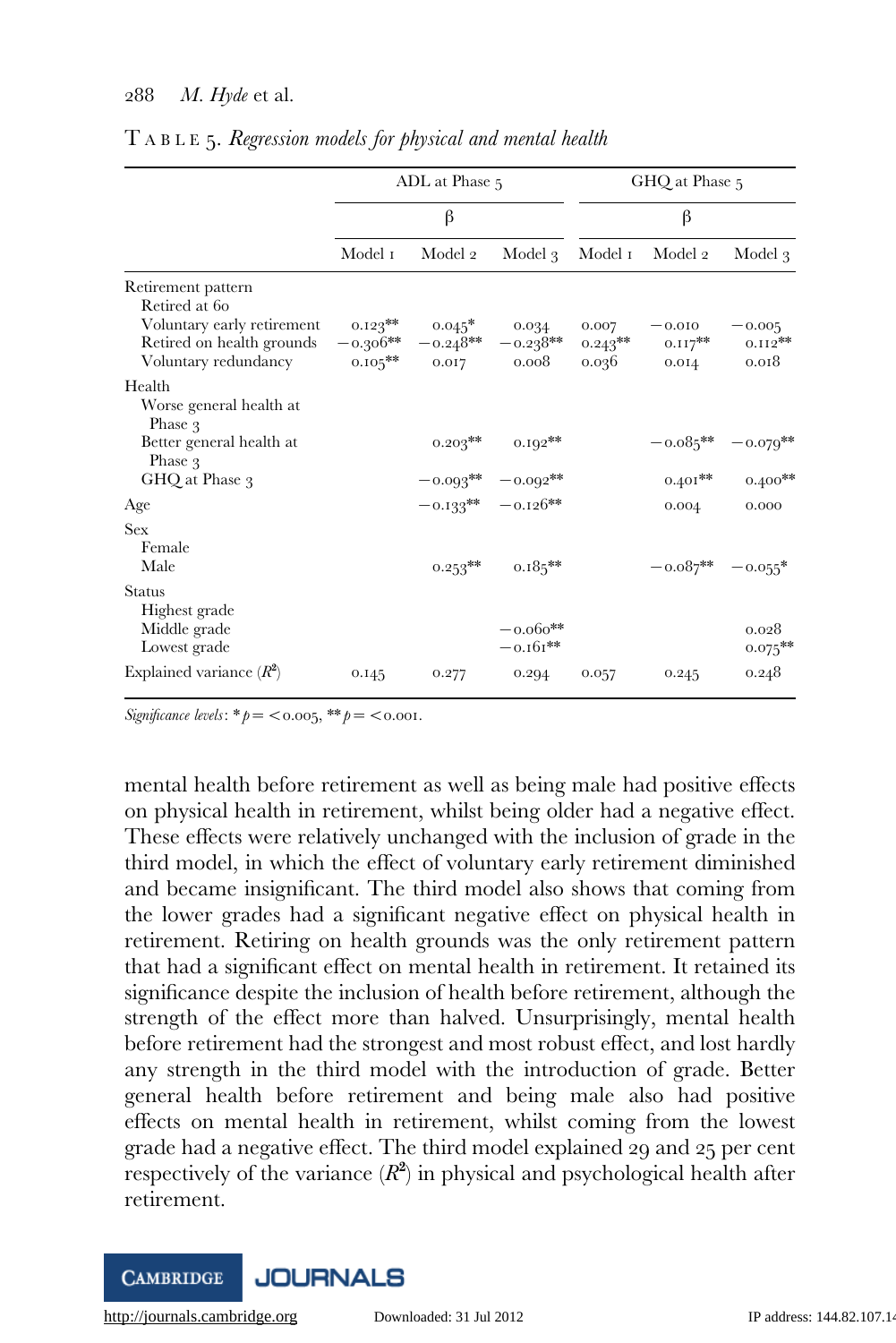|                                                                                                                        |         | Personal annual income                                                                                           |                            | Household assets<br>β |                                  |                             |  |
|------------------------------------------------------------------------------------------------------------------------|---------|------------------------------------------------------------------------------------------------------------------|----------------------------|-----------------------|----------------------------------|-----------------------------|--|
|                                                                                                                        |         | β                                                                                                                |                            |                       |                                  |                             |  |
|                                                                                                                        | Model 1 | Model 2                                                                                                          | Model 3                    |                       | Model 1 Model 2                  | Model 3                     |  |
| Retirement pattern<br>Retired at 60<br>Voluntary early retirement<br>Retired on health grounds<br>Voluntary redundancy |         | $0.116***$ $0.084***$ $0.042*$ $0.043*$ $0.041$<br>$-0.096***$ $-0.041$ $-0.016$<br>$0.136**$ $0.103**$ $0.058*$ |                            | 0.025                 | $-0.163***$ $-0.082***$<br>0.028 | 0.011<br>$-0.055*$<br>0.001 |  |
| Health<br>Worse general health at<br>Phase 3<br>Better general health at                                               |         |                                                                                                                  | $0.071$ ** $0.020$ *       |                       | $0.120***$                       | $0.085***$                  |  |
| Phase 3<br>GHQ at Phase 3                                                                                              |         | $-0.033$                                                                                                         | $-0.022$                   |                       | $-0.071$ **                      | $-0.062**$                  |  |
| Age                                                                                                                    |         | $-0.019$                                                                                                         | $-0.030$                   |                       | 0.022                            | 0.038                       |  |
| <b>Sex</b><br>Female<br>Male                                                                                           |         | $0.358**$                                                                                                        | $0.139**$                  |                       | $0.225***$                       | $0.040*$                    |  |
| <b>Status</b><br>Highest grade<br>Middle grade<br>Lowest grade                                                         |         |                                                                                                                  | $-0.550***$<br>$-0.479***$ |                       |                                  | $-0.226**$<br>$-0.450***$   |  |
| Explained variance $(R^2)$                                                                                             | 0.04I   | 0.179                                                                                                            | 0.468                      | 0.034                 | 0.113                            | 0.257                       |  |

T ABLE 6. Regression models for 'personal income' and 'household assets'

Significance levels: \*  $p = \langle 0.005, ** p = \langle 0.001,$ 

#### Financial situation

Table 6 shows the results of the regression models for annual personal income and estimated household assets. In the first model all the retirement patterns have a significant effect on personal annual retirement income. Both voluntary early retirement and taking voluntary redundancy had positive effects, whilst retiring on health grounds had a negative effect. When health measures were included in the second model, however, only voluntary early retirement and taking voluntary redundancy retained significance. Better general health before retirement appears to have accounted for the effect of retiring on health grounds. Being male had a very strong positive effect on income in retirement, but this seems to be partly explained by grade. As the third model shows, coming from the lowest grades had the strongest effect, which was negative, on annual personal income, although voluntary early retirement, taking voluntary redundancy, better general health and being male also sustained significant effects. The picture is almost reversed when the effect of the retirement route or pathway on household assets is examined. Although voluntary

#### **JOURNALS CAMBRIDGE**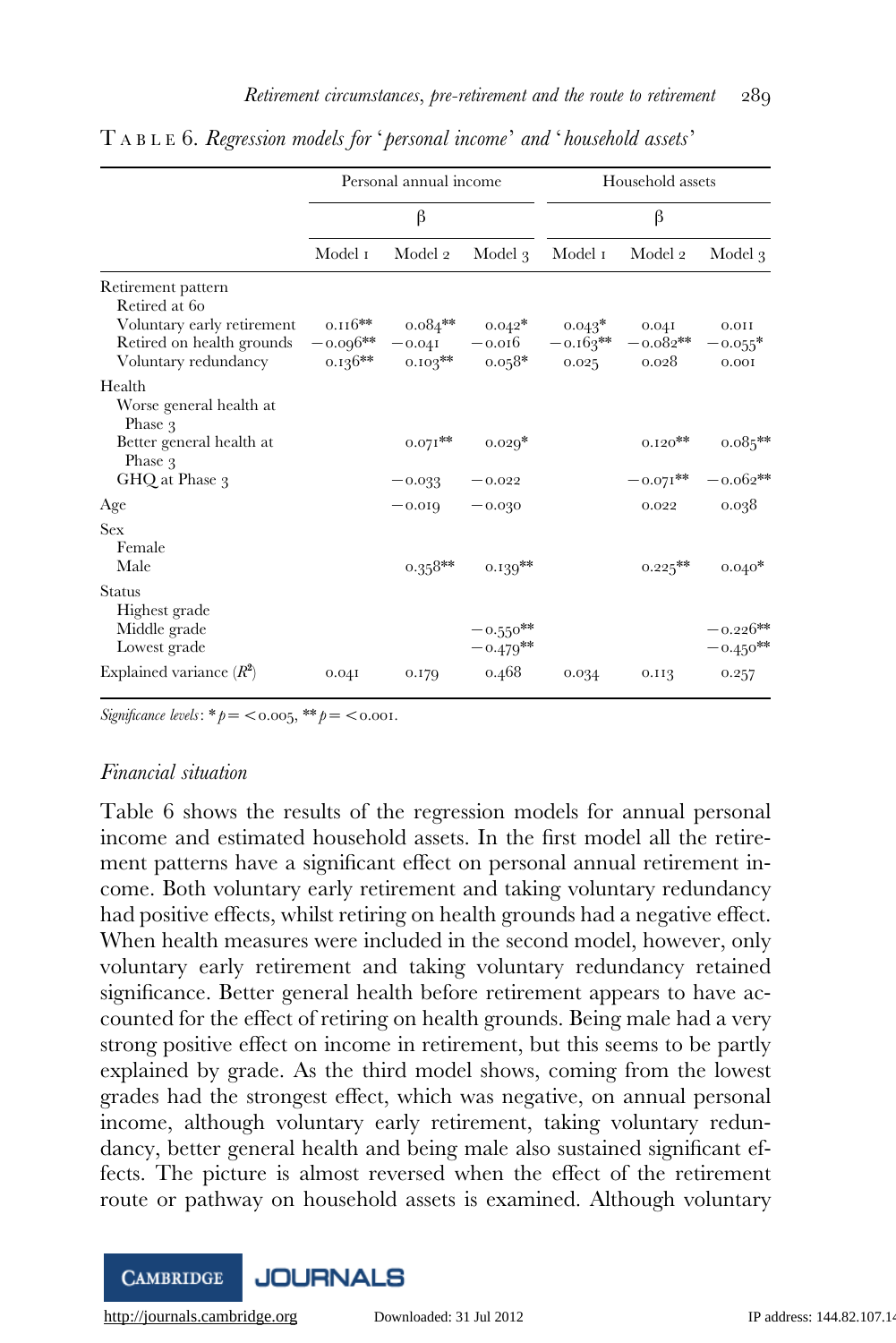early retirement was just significant in the first model, neither voluntary early retirement nor taking voluntary redundancy were significant in the others. Retiring on health grounds had a significant effect in all three models (although the additional independent variables progressively weakened the effect). Better general health before retirement and being male both had significant negative effects on household assets. Poor psychological health and coming from the lowest grades had significant, and in the case of the lowest grade very strong, negative effects. The third model explained 25 per cent of the variance  $(R^2)$  in reported household assets when retired, and accounted for almost 50 per cent of the variance in personal retirement income.

# Discussion and conclusions

The common pathways into retirement and the meaning of retirement are changing in the United Kingdom (Laczko and Phillipson 1991). The fact that more and more people are leaving work before the state-sponsored retirement age, whether through choice or compulsion, is destabilising the association between retirement and (stereotypical notions of) old age. It has been argued that the improved financial status and health of older people are creating a historically unique cultural space in which older people can pursue diverse experiences (Gilleard and Higgs 2002; Hinterlong, Morrow-Howell and Sherraden 2001; Laslett 1996). Such optimism should however be tempered by recognition of the differentials in access to such experiences by social group (Midwinter 1992; Nazroo and Marmot 2001). There is concern that the way in which a person enters retirement might affect his or her ability to participate in the new 'third age' culture and thereby enjoy retirement. The Phase 5 data of the Whitehall II study have supported an examination of the health, financial status and attitudes to retirement of retired British civil servants and of the impact upon them of different retirement patterns.

Although the Whitehall II study was not designed specifically to study retirement, its longitudinal data are well suited to tests of the effects of preretirement circumstances and retirement pathways on post-retirement life. Given the complex relationships between health, occupational status and retirement, it is difficult to address these questions with cross-sectional data, but it is nonetheless important to be aware of the limitations of the sample. The Whitehall II sample was drawn exclusively from white-collar civil servants, whose normal retirement age for both sexes has been at 60 years, whereas in the general population the state pension eligibility ages are 65 years for men and 60 years for women. While it is not possible to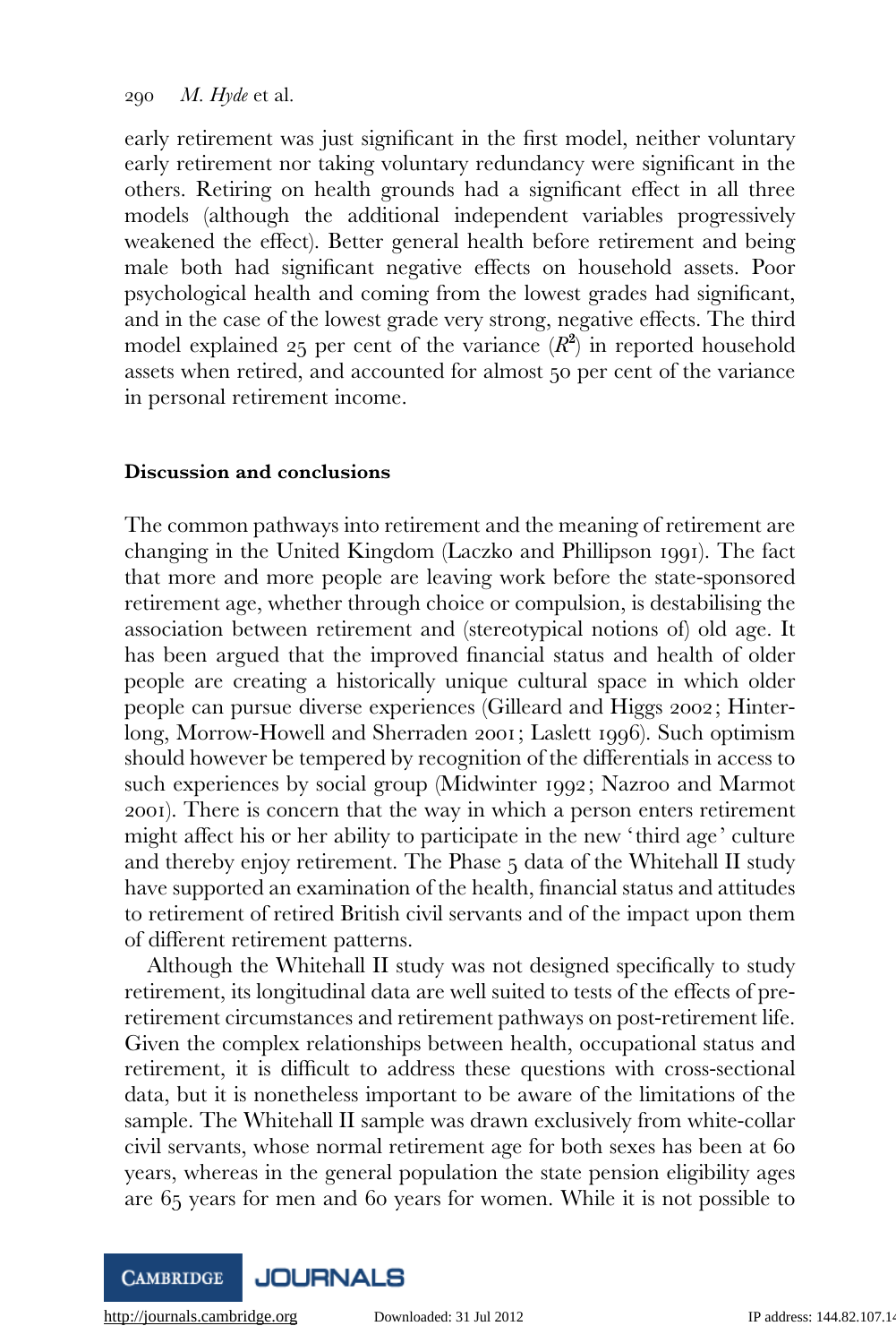generalise for the general population from a white-collar civil service sample, considerable understanding of retirement processes and outcomes has been achieved through the study of a large and heterogeneous occupational group who have been offered the same range of retirement pathways and incentives.

Moreover, information about this sample of generally healthy and financially-secure retirees could help correct the prevailing image of retired people as an undifferentiated, socially-marginalised group characterised by poverty and ill health. Table 1 suggests that retirement has become deinstitutionalised as patterns of labour market exit become more varied. This was confirmed by the findings of an earlier, qualitative study of British civil servants which identified several 'ideal types' of pathways to early retirement and employment in later life (Higgs et al. 2003). Although it appears that increasing numbers are choosing to retire before the normal retirement age, the data presented in Figure 1 show a decrease since 1997 in voluntary early retirement; it may have been a temporary phenomenon. It is also important to note that retirement on health grounds differs from the other forms of retirement considered here, because it is funded through The Treasury not the individual civil service departments; consequently there are strict eligibility criteria and those deemed eligible tend to be seriously ill.

Nevertheless, the evidence presented in this paper demonstrates the need to re-evaluate the traditional images of and approaches to studying retirement and old age. For certain groups, retirement has ceased to be a negative involuntary event, and there is marked variation in individuals' circumstances. Far from being plagued by ill health, the majority of the sample reported good health, while the financial situation of the sample is equally instructive. While the personal income data confirm that retirement entails a significant reduction in income, the majority of the sample reported substantial household assets. While this may be partly because many of the respondents lived in and around London (and its exceptionally high property values), the finding illustrates the limitations of income as an indicator of the financial situation of older people. As Hardy and Hazelrigg (1999) have noted, older people are much more likely than younger people to have purchased their house (hence, have no mortgage repayments) and to have paid off their debts. This is reflected in the fact that most of the sample reported good financial security. Given their good health and financial position, it is not surprising that the majority reported being satisfied with life.

The relationship between health before retirement and positive and negative attitudes to retirement was expected (not least because half of the questions were about perceptions of health after retirement). Even so,

<http://journals.cambridge.org> Downloaded: 31 Jul 2012 IP address: 144.82.107.14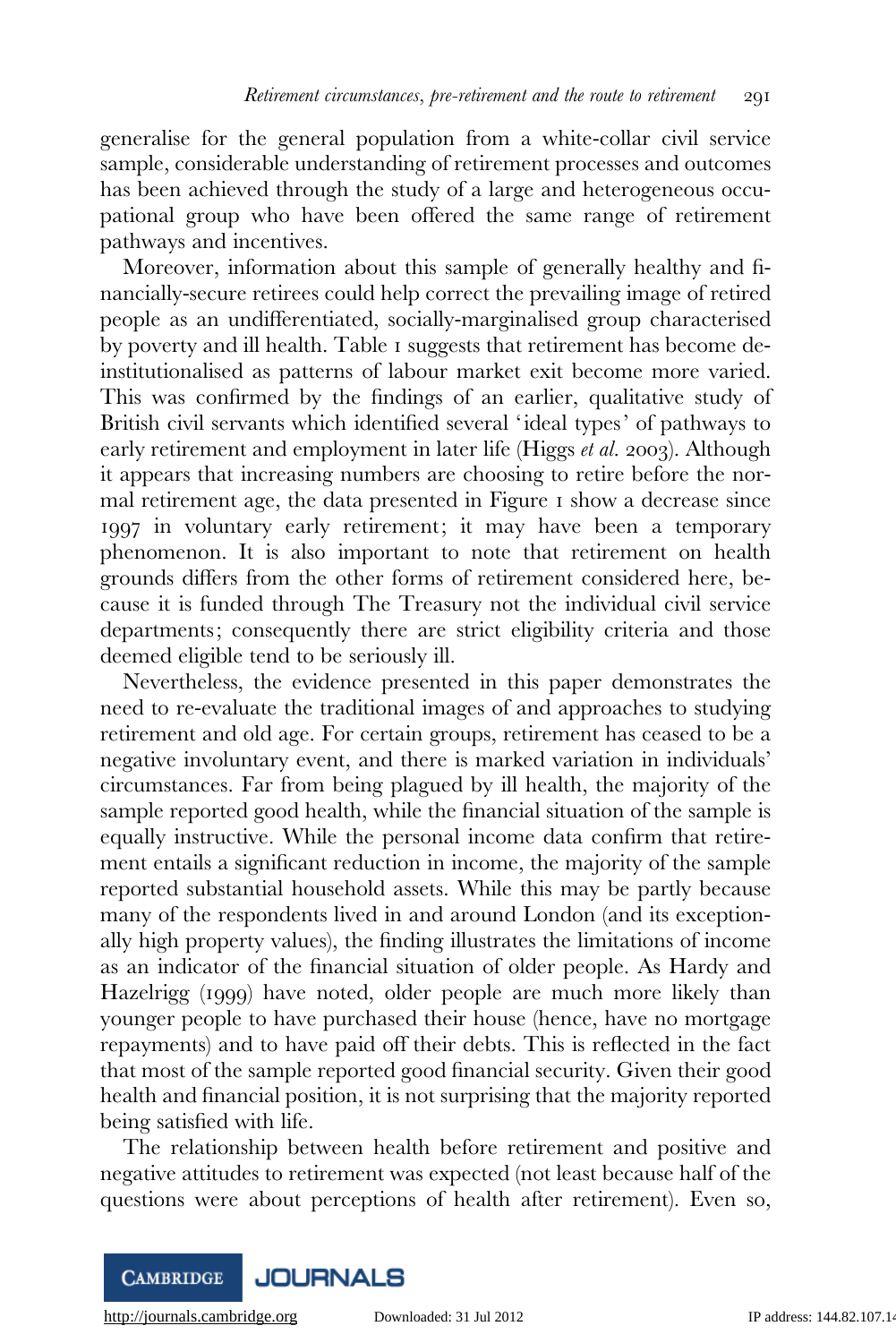those entering retirement with health problems were much less likely to perceive retirement as a period of opportunity. As the findings on activities showed, poor health constrained participation in many activities in later life. Interestingly, though, coming from the lower grades had a greater negative effect than health on the number of activities that were pursued. Those coming from the lower grades may simply not have had the time or money to develop interests or pursuits for retirement, or the relationship may reflect the relative availability of opportunities to engage in activities pre- and post-retirement. It could be that those from the highest civil service grades lived in areas with better leisure facilities or that they had superior access to public or private transport. It is likely, though, that a combination of these privileges created an environment that increased people's propensity to engage in activities.

Whatever the reasons, the findings raise serious questions about the ability or desire of some older people to enjoy the opportunities of the 'new retirement', which, given the contribution of leisure to the quality of life of older people, is a concern (Bosanquet 1987; Midwinter 1992; Hogg 1993). The evidence presented in this paper indicates that structural inequalities at work persist into retirement, although the low explanation of the variance in both attitudes to retirement and participation in activities suggests that other, non work-based, factors, such as social networks, are important influences on how people approach retirement.

Unlike those who retire on the grounds of ill health, those who take early retirement are relatively optimistic about retirement. They may be more likely to plan for their retirement and to look forward to doing things that they could not do whilst at work; or it could simply be that they were dissatisfied with work and happy to leave. Qualitative interviews with a sample of British civil servants showed that both these motivations influenced people's decision to take early retirement (Higgs et al. 2003). Whatever the reasons, the independent effect of voluntary early retirement from grade suggests that expectations about retirement are emerging that are not reducible to social class behaviours or preferences.

The results from the analyses of the retirement patterns show that retirement per se does not mark a radical break in health or in the financial situation. Only retiring on the grounds of ill health has an effect on health in retirement. Given the stringent eligibility criteria for retirement on health grounds, those who take it must be judged incapable of work. Health while at work and occupational grade affect both physical and psychological health in retirement. Coming from the lowest grade has a negative impact on physical and psychological health in retirement. This finding corroborates evidence of the effect of grade on health at work (Marmot *et al.* 2001) and is consistent with the 'accumulation of the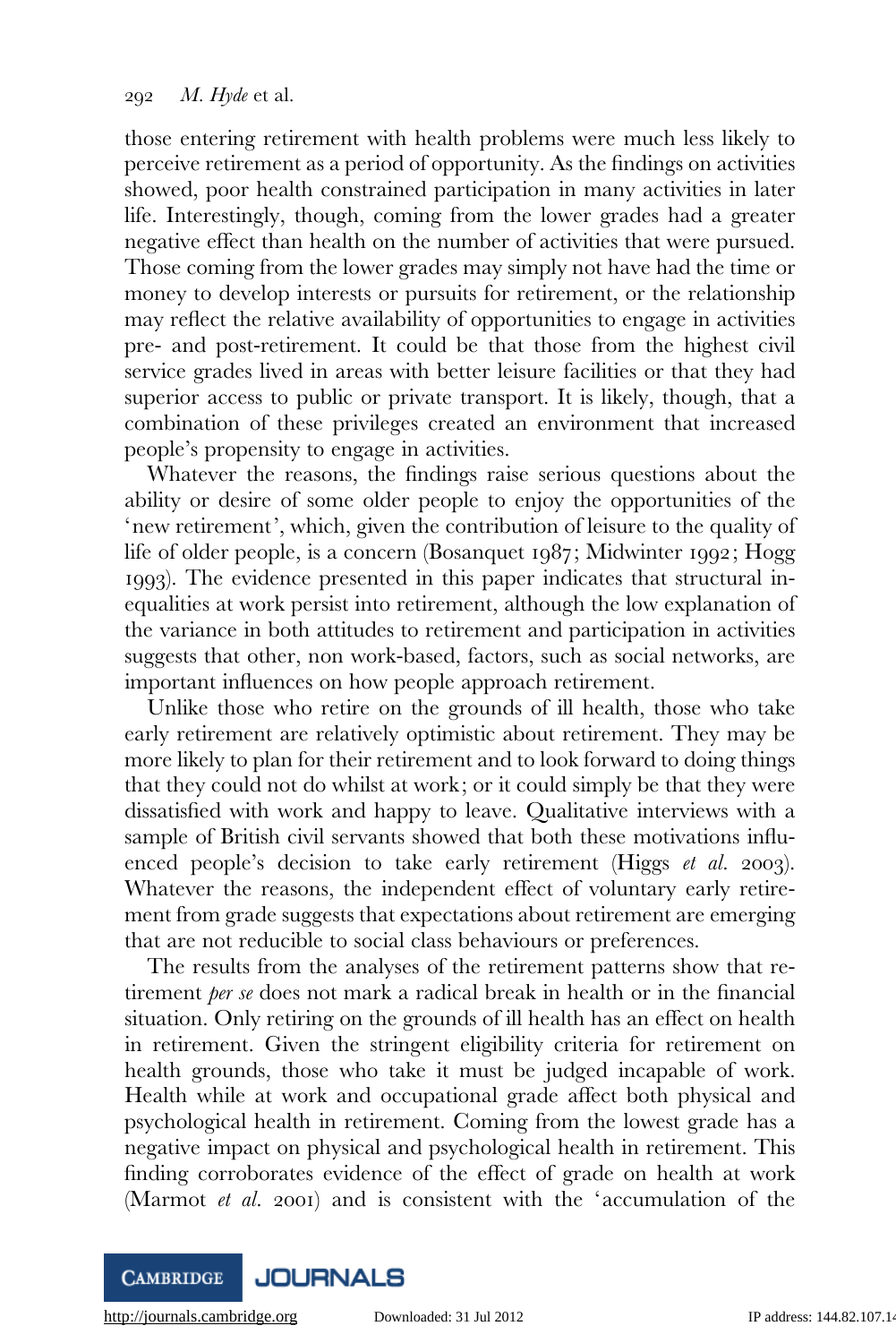hazards' model of the lifecourse approach to health inequalities (Pavalko, Elder and Clipp 1993; Blane et al. 1999; Bartley and Plewis 2002; Ben-Shlomo and Kuh 2002). Health in retirement is, thus, produced by complex interactions between health at work, grade and retirement pathway (Nazroo and Marmot 2001). What these findings suggest is that government and employers should focus efforts on reducing health inequalities at work, through workplace initiatives such as the Health Service Executive's proposed 'Stress Priority Programme', in order to offset poor health in future cohorts of retirees.

Both voluntary early retirement and compulsory redundancy had a positive effect independent of grade on personal annual income in retirement. Although for these analyses we do not know the size of the financial package that people were offered, there is evidence that this has an effect on the decision to take early retirement (Higgs et al. 2003). However, as with post-retirement health, the mechanisms that produce financial circumstances for older people (for both personal income and household assets) are principally pre-retirement. Here gender is a crucial factor. In line with other studies, the results clearly show the effect of gender on the financial situation in older age. As Ginn and Arber (2001) point out, there are many reasons why women receive poorer pensions than men, such as taking career breaks to care for family members and gender segregation at work. As expected, the last known grade has the greatest effect on the financial situation of the sample. Given that the civil service occupational pension is calculated as a percentage of final salary, it is unsurprising that those in the top grades receive better pensions than those in the lower grades.

Thus, although retirement in general and early retirement in particular might be opening up new opportunities for people to engage in a range of activities, the ability to access and enjoy them are structured over the working life. If governments are serious about releasing the potential of the older population and increasing access to a range of activities (DSS 2000), then it is obviously not enough simply to concentrate on those who are already retired. Greater understanding of these mechanisms is required so that effective policies may be enacted throughout the working life. Such policies will help to ensure that all are able to benefit from these historically new opportunities.

#### Acknowledgements

The work for this paper was funded by a research grant from The Nuffield Foundation. The Whitehall II was supported by grants from the UK Medical Research Council, British Heart Foundation, Health and Safety Executive, Department of Health, National Heart Lung and Blood Institute (HL36310), the



<http://journals.cambridge.org> Downloaded: 31 Jul 2012 IP address: 144.82.107.14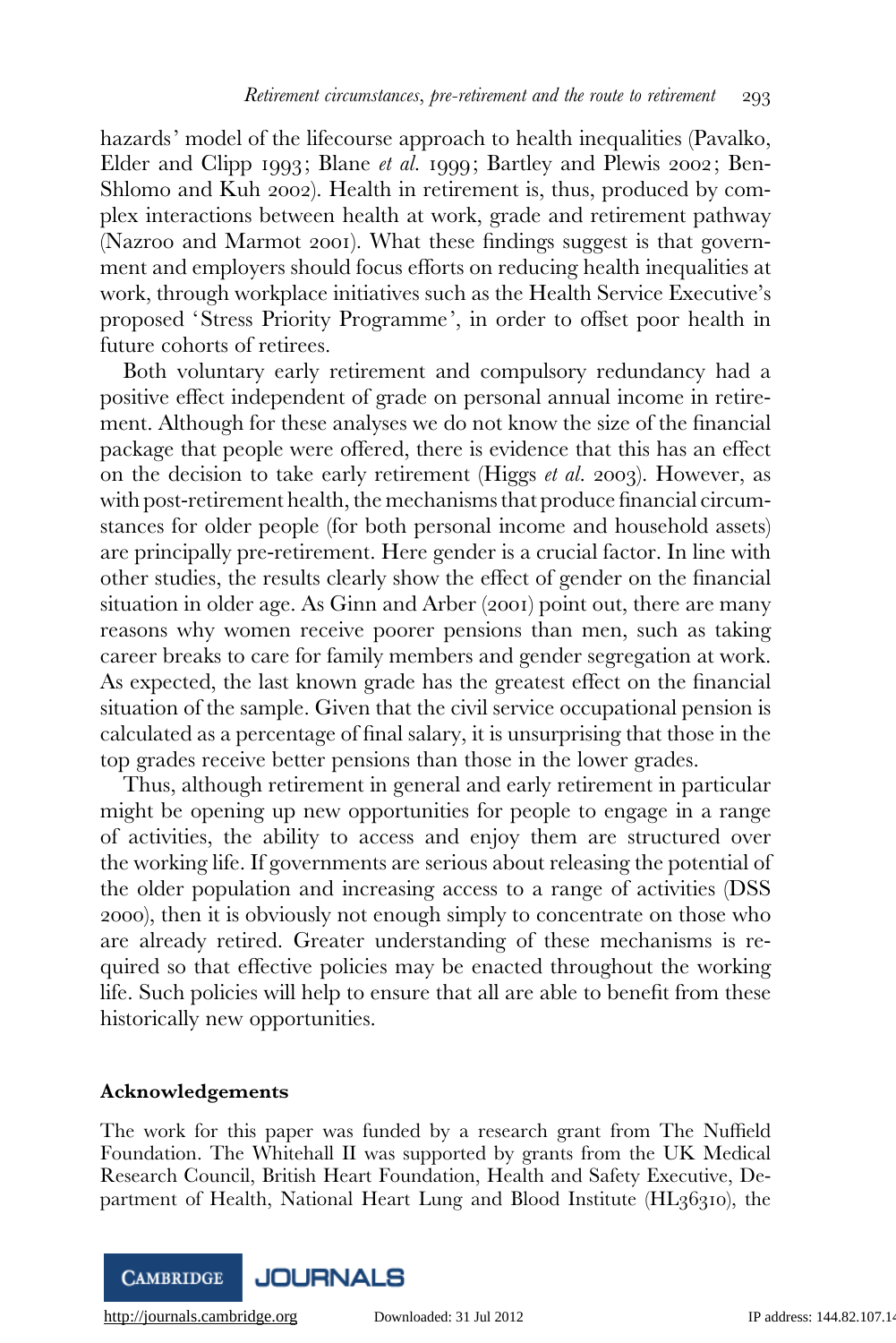#### 294  $M.$  Hyde et al.

United States National Institute on Aging of the National Institutes of Health (NIH) (AG13196), the US Agency for Health Care Policy Research (NIH) (HS06516), and the John D. and Catherine T. MacArthur Foundation Research Networks on 'Successful midlife development' and 'Socio-economic status and health'. We also thank all those who participated in the Whitehall II study and all members of the Whitehall II study team.

### NOTES

- 1 At Phase 2, the response rate was 79 per cent of the Phase 1 sample; at Phase 3 it was 81 per cent; at Phase  $4$  it was 84 per cent; and at Phase  $5$  it was  $76$  per cent. Those who participated in the original survey were sent self-completion questionnaires in 1989 (Phase 2), 1991–3 (Phase 3), 1995–6 (Phase 4), 1998–9 (Phase 5) and 2000 (Phase 6).
- 2 The items for attitudes to retirement from Phase 5 of the Whitehall II study were: I am looking forward to retirement; I feel apprehensive/unsure about retirement; I have a fear of the unknown; I have no feelings either way; I have mixed feelings about retirement; I dislike change in daily routines; I look forward to the freedom to organise my own time; I have a fear of loneliness; and I shall be relieved to leave my job.

#### References

- Amin, A. 1996. Post-Fordism: models, fantasies and phantoms of transition. In Amin, A. (ed.), Post Fordism: A Reader. Blackwell, London, 1–40.
- Atkinson, J. 1984. Manpower strategies for flexible orgainsations. Personnel Management, 12, 24–39.
- Banks, M. H. 1983. Validation of the general health questionnaire in a young community sample. Psychological Medicine, 13, 349–53.
- Bartley, M. and Plewis, I. 2002. Accumulated labour market disadvantage and limiting long term illness: data from the 1971–1991 Office for National Statistics Longitudinal Study. International Journal of Epidemiology,  $31, 336 - 41$ .
- Ben-Shlomo, Y. and Kuh, D. 2002. A lifecourse approach to chronic disease epidemiology conceptual models, empirical challenges and interdisciplinary perspectives. International Journal of Epidemiology, 31, 285–93.
- Blane, D. B., Berney, L. R., Smith, G. D., Gunnel, D. J. and Holland, P. 1999. Reconstructing the lifecourse: health during early old age in a follow up study based on the Boyd Orr cohort. Public Health,  $113$ ,  $117-24$ .
- Blundell, R., Meghir, C. and Smith, S. 2001. Pension Incentives and the Pattern of Retirement. Institute for Fiscal Studies, London.
- Bosanquet, N. 1987. A Generation in Limbo: Government, the Economy and the 55-65 Age Group in Britain. Public Policy Centre, London.
- Burnett, J. J. 1991. Examining the media habits of the affluent elderly. *Journal of Advertising* Research,  $10, 33-41$ .
- Burr, J. A., Caro, F. G. and Moorhead, J. 2002. Productive aging and civic participation. Journal of Aging Studies,  $16, 87-105$ .
- Bury, M. 1995. Ageing, gender and sociological theory. In Arber, S. and Ginn, J. (eds), Connecting Gender and Ageing. Open University Press, Buckingham, 15–30.

**JOURNALS CAMBRIDGE**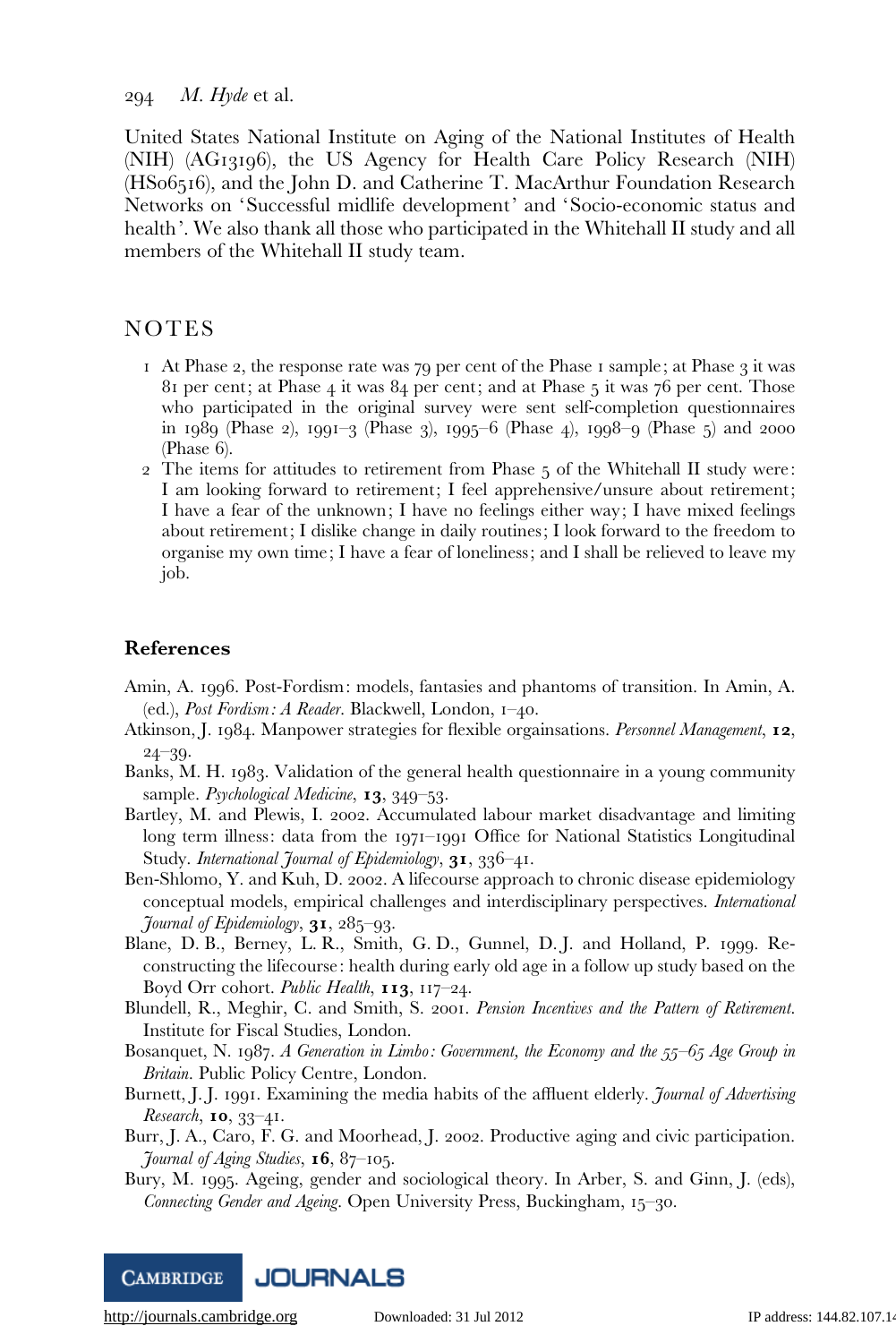Byrne, D. 2002. Interpreting Quantitative Data. Sage, London.

- Cabinet Office. 1998. Civil Service Statistics 1998. Government Statistical Office, London.
- Coleman, P. and Bond, J. 1990. Ageing in the 20th century. In Bond, J. and Coleman, P. (eds), Ageing in Society: An Introduction to Social Gernontology. Sage, London, 1–16.
- Cummings, E. and Henry, W. E. 1961. Growing Old: The Process of Disengagement. Basic, New York.
- Department of Work and Pensions. 2000. Pensioner Income Series 1999/2000. Her Majesty's Stationery Office, London.
- Department of Social Security. 2000. Life Begins at 50: A Better Society for Older People. Department of Social Security, London.
- Estes, C. 2001. Social Policy and Aging: A Critical Perspective. Sage, London.
- Evenson, K. R., Rosamond, W. D., Jianwen, C., Diez-Roux, A. V. and Brancati, F. L. 2002. Influence of retirement and leisure time physical activity: the atherosclerosis risk in community study. American Journal of Epidemiology, 155, 692-9.
- Ferrie, J. E., Shipley, M. J., Marmot, M. G., Stansfield, S. and Smith, G. D. 1998. The health effects of major organisational change and job insecurity. Social Science and Medicine, 46, 243–54.
- Ferrie, J. E., Shipley, M. J., Stansfield, S., Smith, G. D. and Marmot, M. G. 2003. Future uncertainty and socioeconomic inequalities in health: the Whitehall II study. Social Science and Medicine,  $57, 637-46$ .
- Gilleard, C. and Higgs, P. 2000. Cultures of Ageing: Self, Citizen and the Body. Prentice Hall, London.
- Gilleard, C. and Higgs, P. 2002. The third age: class, cohort or generation? Ageing  $\mathcal{C}$ Society, **22**, 369–82.
- Ginn, J. and Arber, S. 2001. Pension prospects of minority groups: inequalities by gender and ethnicity. *British Journal of Sociology*, 52, 519–39.
- Guillemard, A. M. and Rein, M. 1993. Comparative patterns of retirement: recent trends in developed societies. Annual Review of Sociology, 19, 460–503.
- Hardy, M. A. and Hazelrigg, L. E. 1999. Fuelling the politics of old age: on economic hardship across the lifecourse. Comment on Mirowsky and Ross. American Sociological Review, 64, 570–6.
- Henkens, K. and Tazelaar, F. 1994. Early retirement decisions of civil servants in The Netherlands. Journal of Applied Social Psychology, 24, 1927–43.
- Higgs, P. 1999. Quality of life in older age. Aging and Mental Health, 3, 197–8.
- Higgs, P., Mein, G., Ferrie, J., Hyde, M. and Nazroo, J. 2003. Pathways to early retirement: structure and agency in decision-making among British civil servants. Ageing  $\mathcal{C}$ Society, **23**,  $761 - 78$ .
- Hill, L., Edwards, G., Myers, L., Saeed, Z., Dunn, S. and Fisher, K. 1999. Social Focus on Older People. Stationery Office, London.
- Hinterlong, J., Morrow-Howell, N. and Sherraden, M. 2001. Productive aging: principles and perspectives. In Morrow-Howell, N., Hinterlong, J. and Sherraden, M. (eds), Productive Aging: Concepts and Challenges. Johns Hopkins University Press, Baltimore, 3–19.
- Hogg, J. 1993. Creative, personal and social engagement in the later years: realisation through leisure. *Insh Journal of Psychology*, 14, 208–18.
- Katz, S., Ford, A. B. and Moskowitz, R. W. 1963. Studies in illness in the aged: the index of ADL – a standardised measure of biological and psychosocial function. *Journal of the* American Medical Association,  $185, 914-19$ .
- Kirkwood, T. 2002. The End of Age. Profile, London.
- Laslett, P. 1996. A Fresh Map of Life. Macmillan, London.

Lash, S. and Urry, J. 1987. The End of Organised Capitalism. Polity, Cambridge.

Laczko, F. and Phillipson, C. 1991. Changing Work and Retirement. Open University Press, Buckingham.